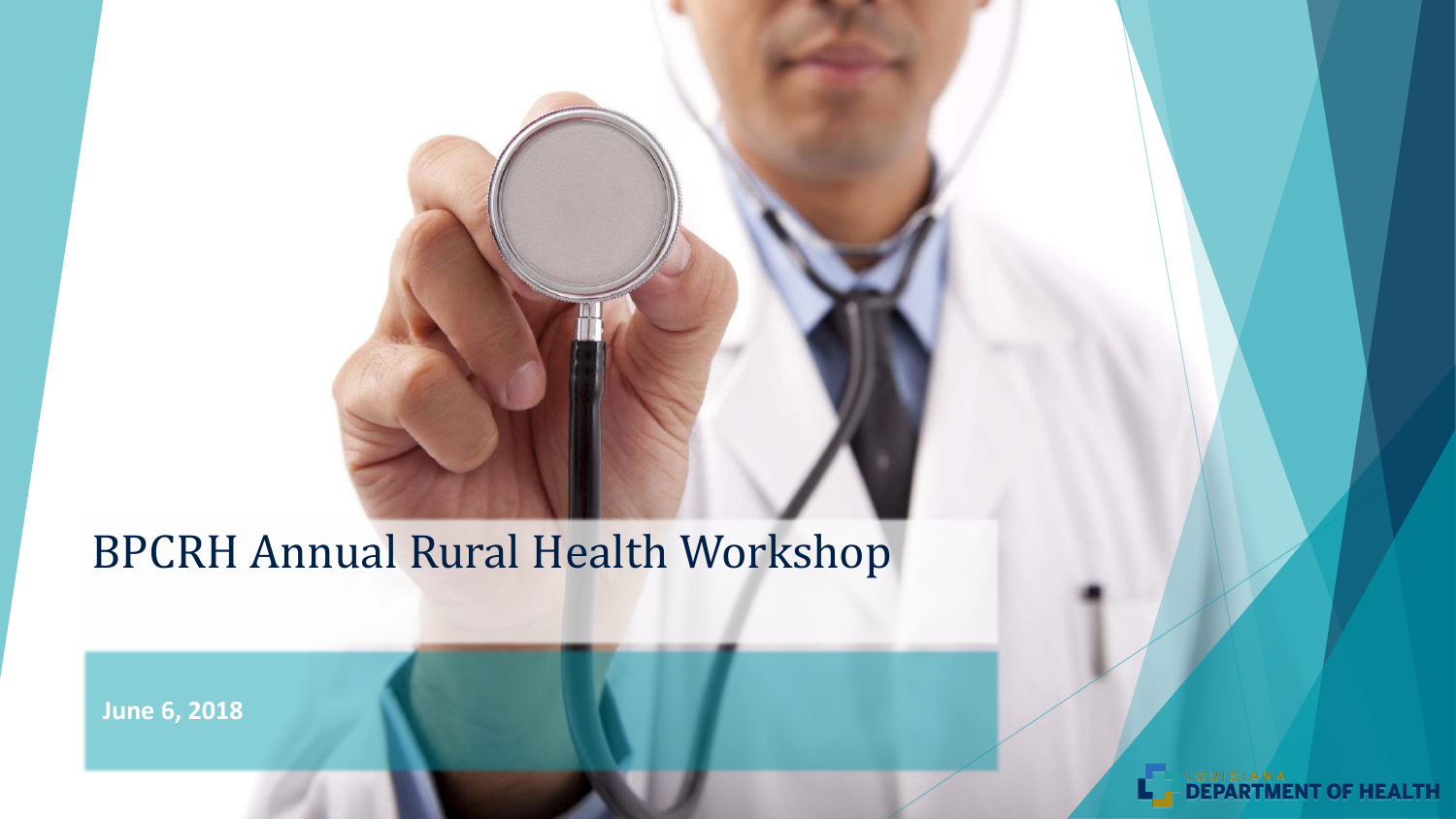# Single Source Credentialing

▶ Protest/Timeline

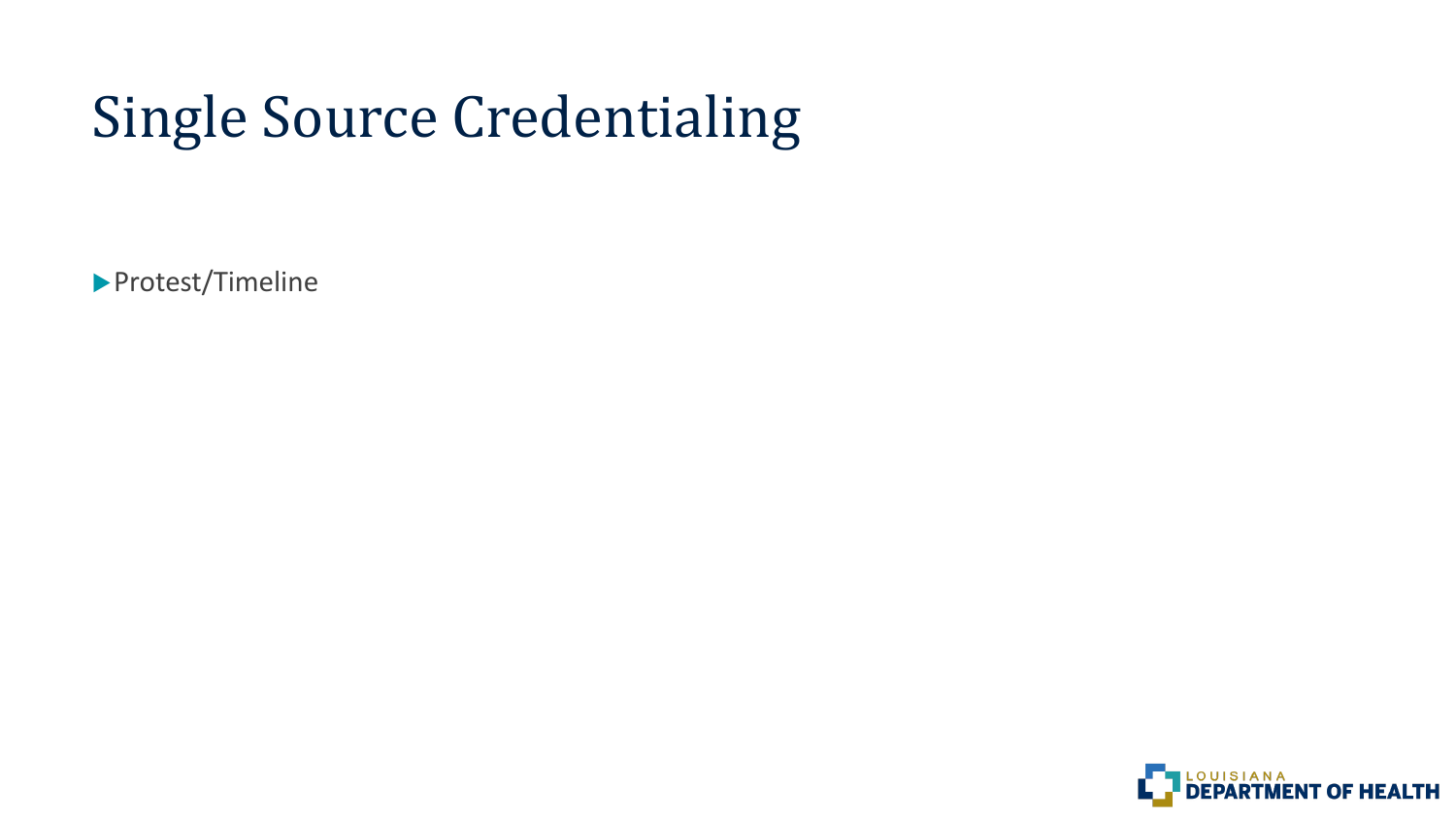# Independent Review

Independent Review Webpage Link:

<http://ldh.la.gov/index.cfm/page/2982>

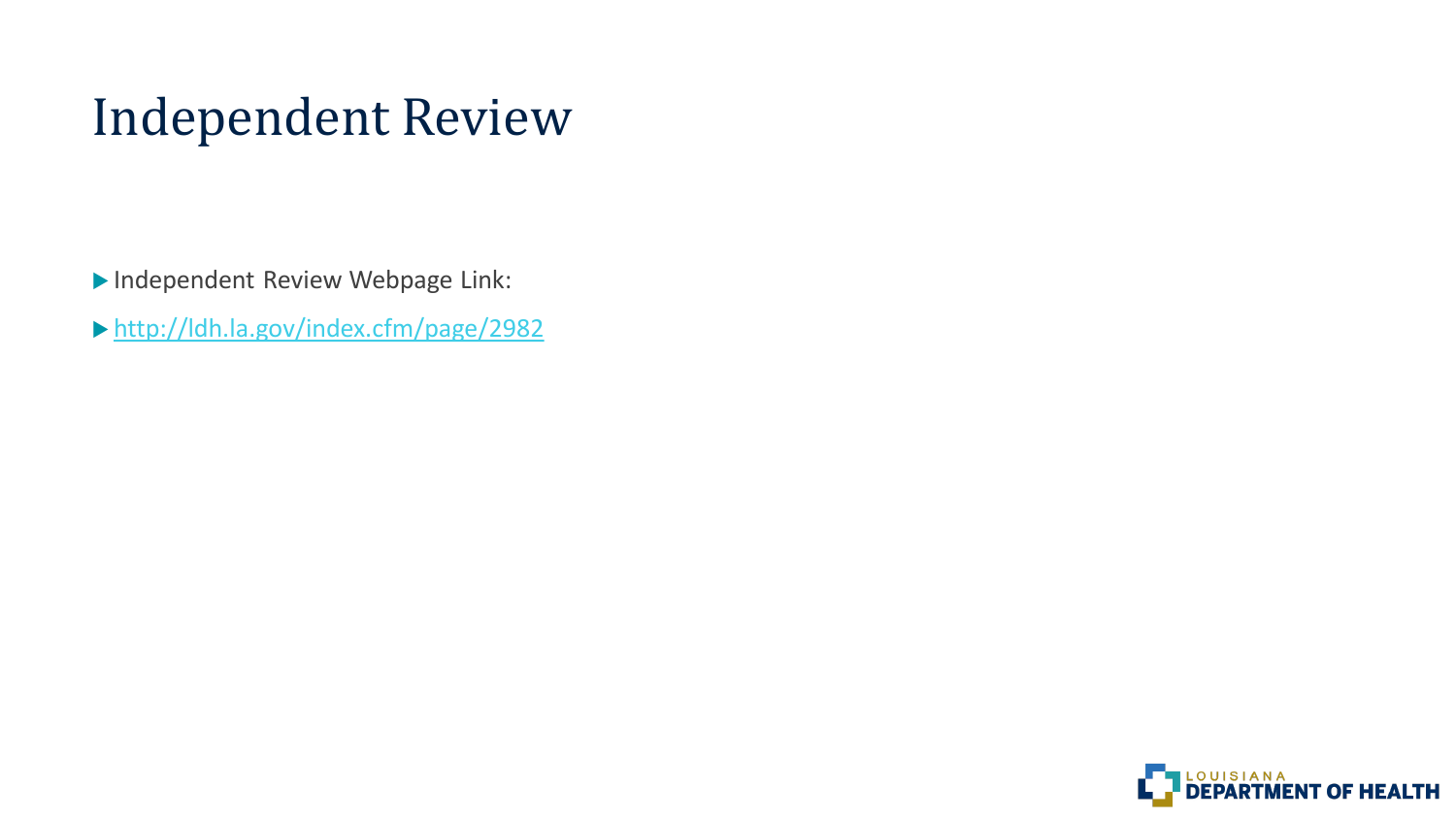# Effective 2/1/18

If the MCO or LDH or its subcontractors discover errors made by the MCO when a claim was adjudicated, the MCO shall make corrections and reprocess the claim within thirty (30) calendar days of discovery, or if circumstances exist that prevent the MCO from meeting this time frame, a specified date shall be approved by LDH. The MCO shall automatically recycle the impacted claims and shall not require the provider to resubmit the impacted claims.

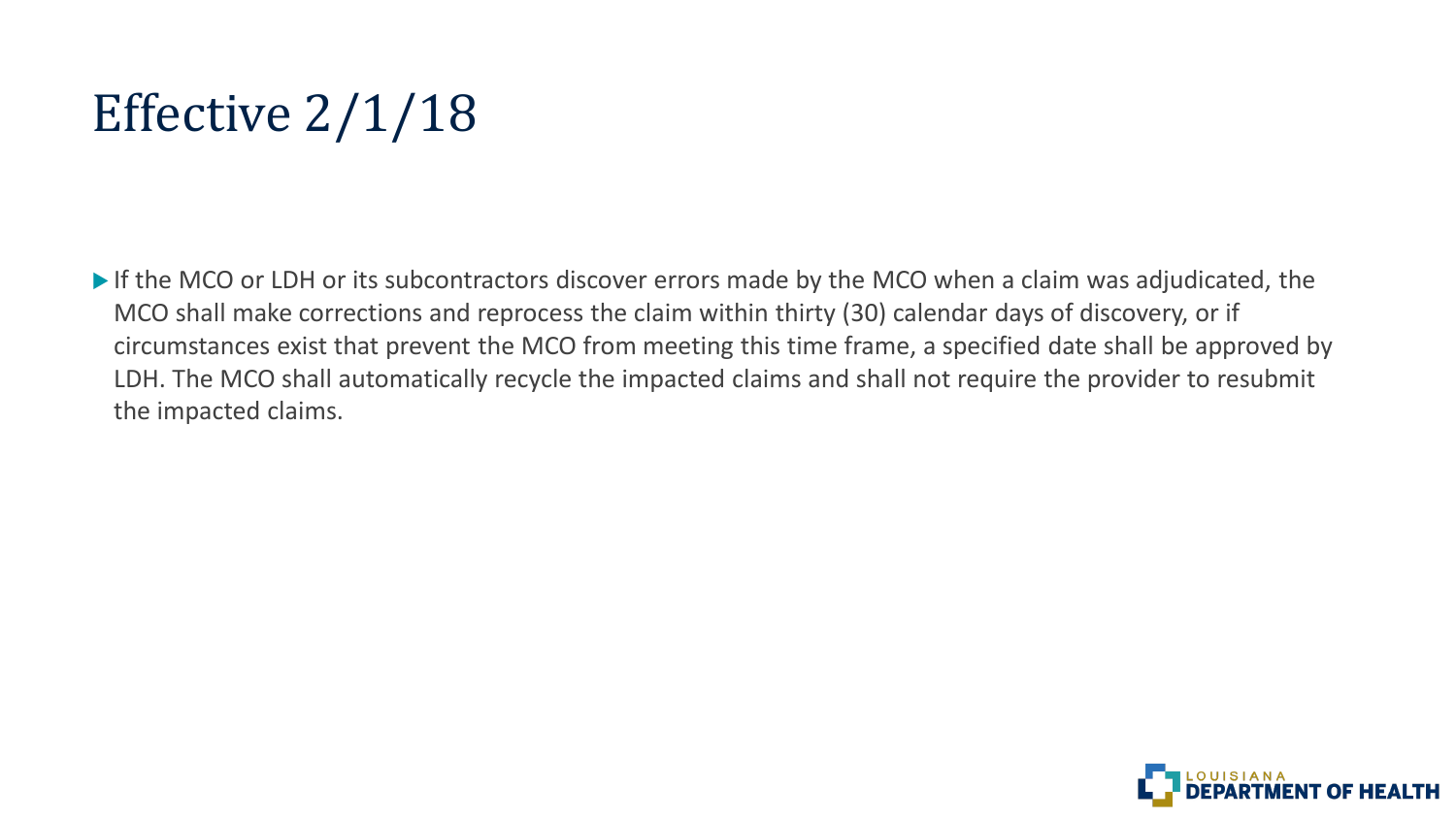# Listing of all Subcommittee Meetings:

**ASC**- 05/18/18, 08/17/18 & 11/16/18

**OB/Anesthesia**- 06/08/18, 09/07/18 & 12/07/18

**Provider Appeals/Complaints**- 06/06/18, 08/23/18 & 11/29/18

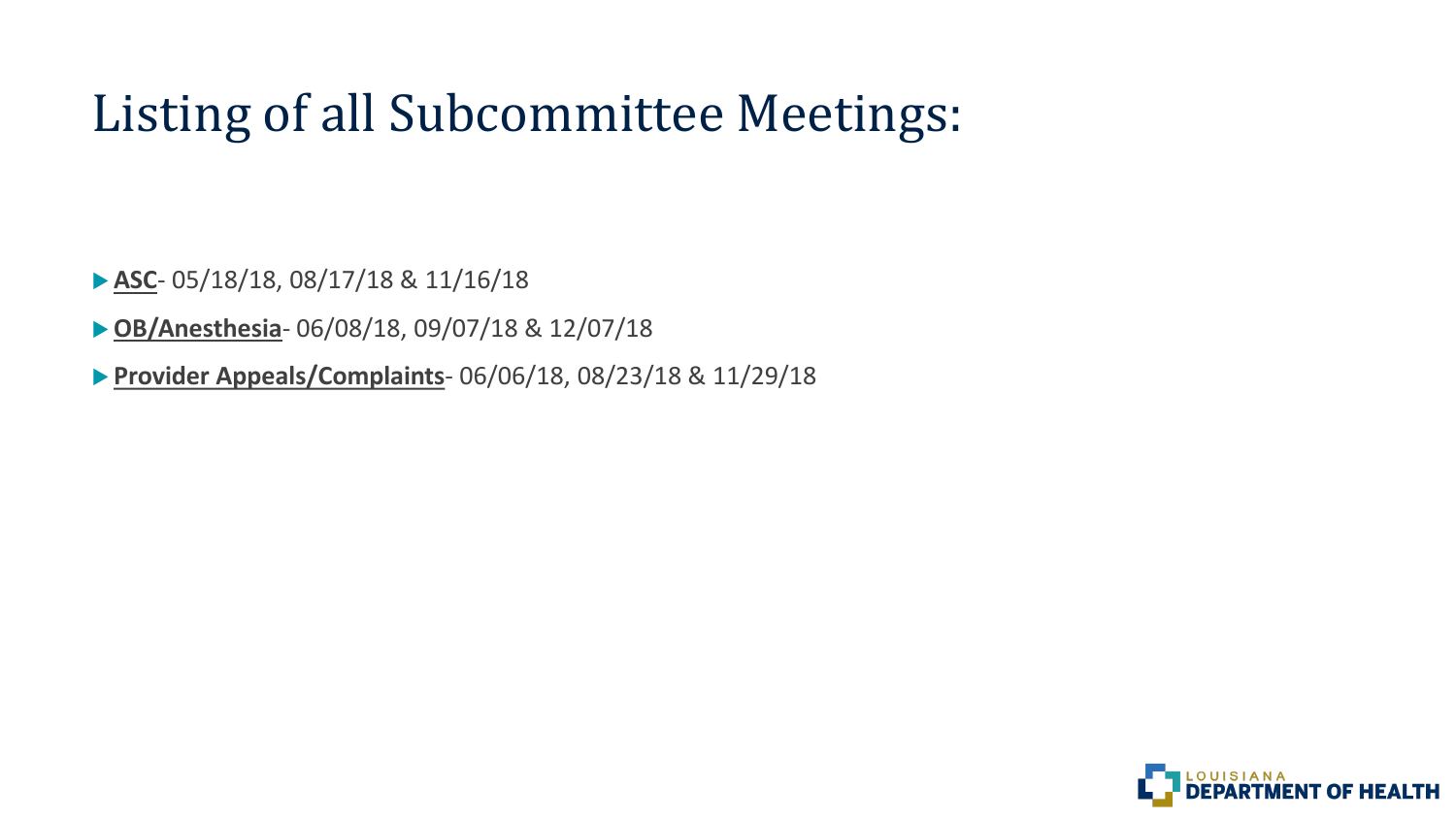TUNE 15-JULY Between June 15, 2018 and July 31, 2018 you can change your health plan during Healthy Louisiana Open Enrollment. You can choose a new plan, or you can stay with your current plan. If you don't make a change, you will stay with your current plan for another year. Enrollment changes made during this time will go into effect on September 1, 2018.

To change your plan, call 1-855-229-6848, visit www.myplan.healthy.la.gov, or download and use the **Healthy Louisiana Mobile app**. Manage and make changes to your selected plan by downloading and using your plan's mobile app on your Apple or Android device!

ealthy



MOBILE Download and use the free Healthy Louisiana mobile app on your Apple or Android device.

ONLINE Visit the Healthy Louisiana website at www.myplan.healthy.la.gov anytime on your computer or laptop.

CALL Healthy Louisiana at 1-855-229-6848 and speak to a Healthy Louisiana agent. The call is free.

MAIL The Enrollment Form in the stamped, addressed return envelope that came with the letter.

FAX the Enrollment Form to 1-888-858-3875. The fax is free.

**义词 VISIT** your local Medicaid eligibility office. Call 1-888-342-6207 to find the location near you. The call is free.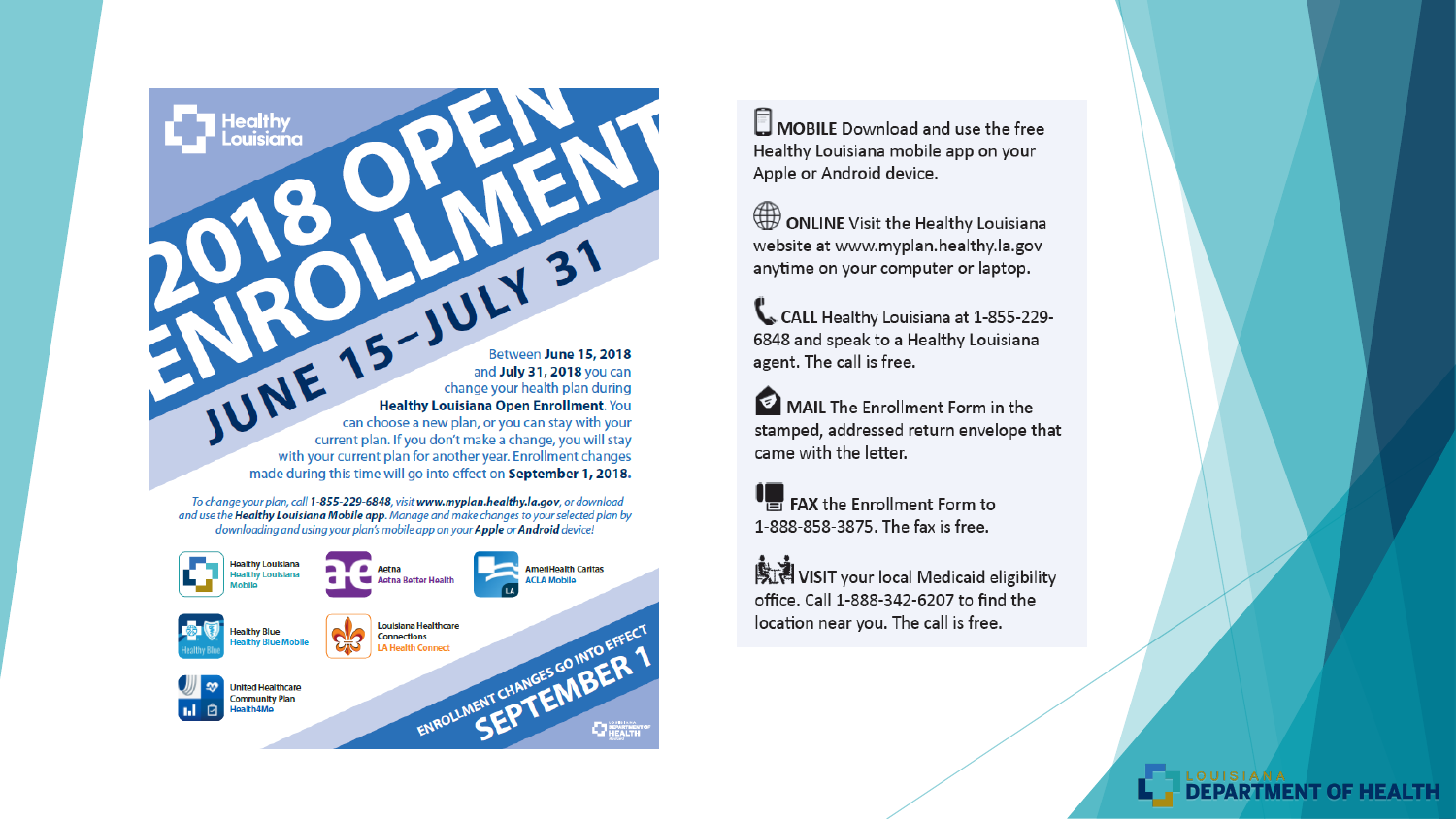# Open Enrollment Important Dates

*Open Enrollment is the designated time when a member may change their health plan without cause.* 

- **May 21 – June 7**: Open Enrollment packets will be mailed to enrollees
- **June 15**: Open Enrollment begins
- **July 31**: Open Enrollment ends
- **August 14**: Confirmation letters will be mailed to enrollees
- **September 1**: New Healthy LA Plan enrollment becomes effective

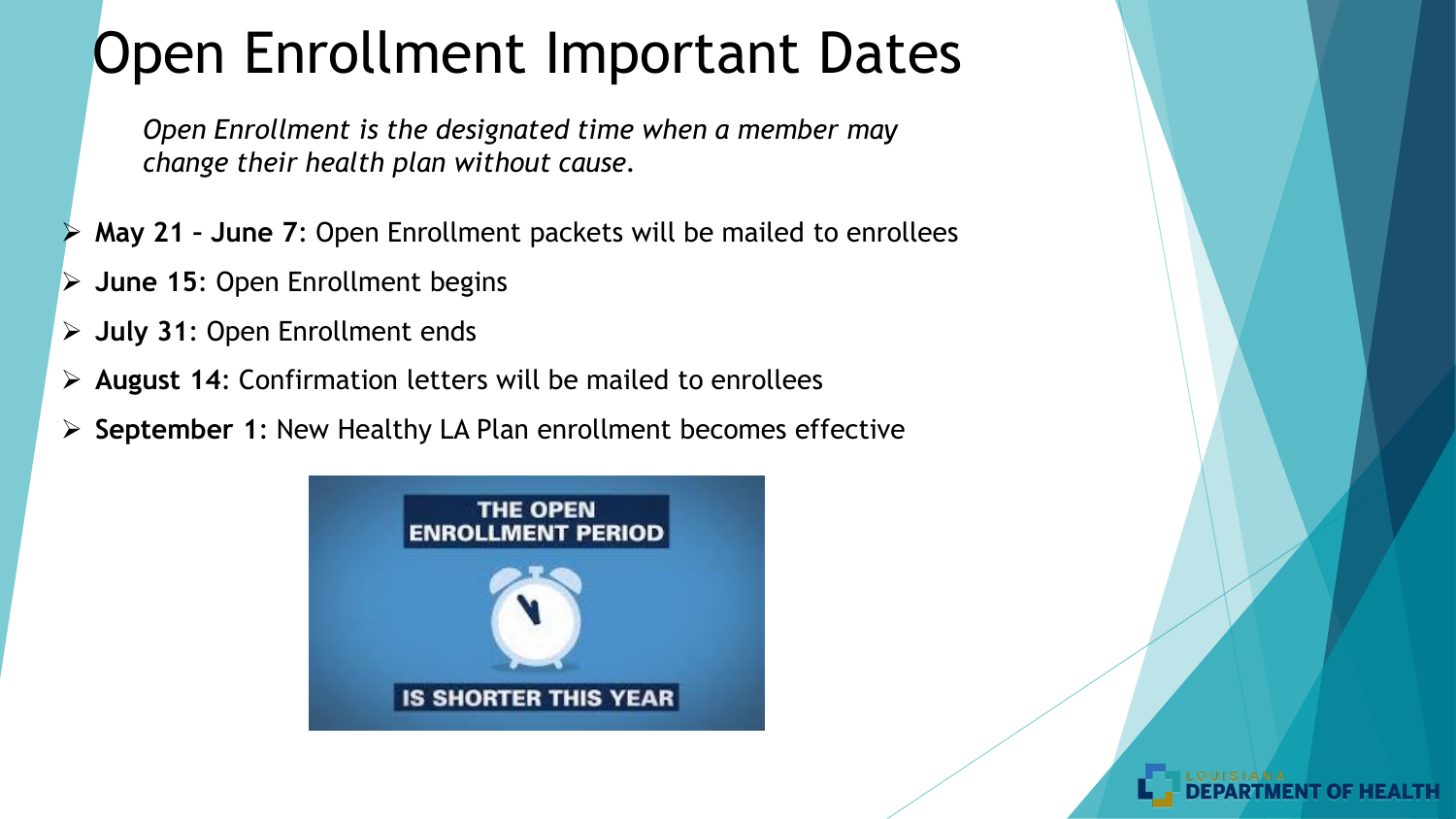# Provider Survey

LDH Provider Survey coming soon.

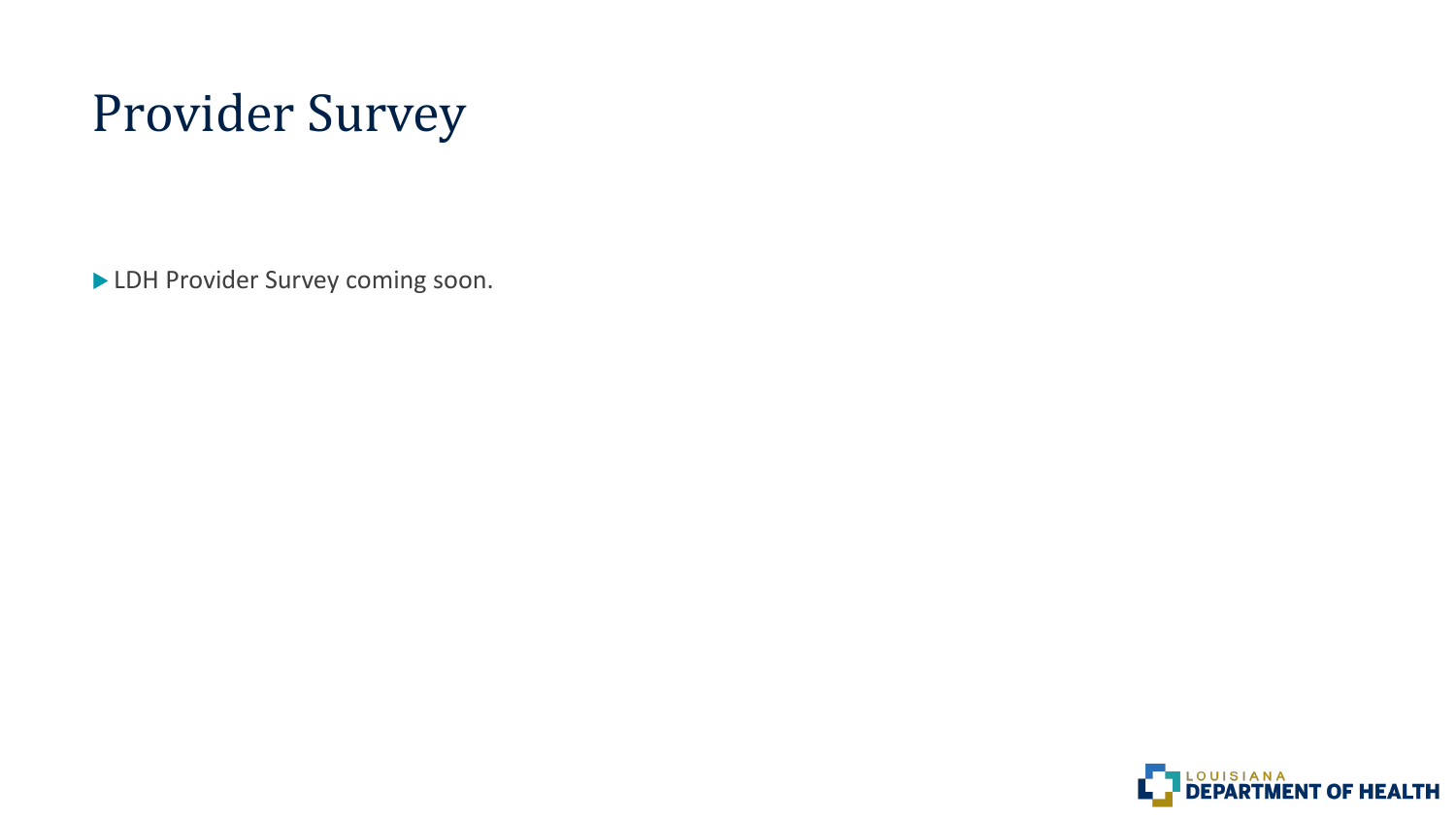### Road Show Feedback

#### **1. ADMINISTRATIVE SIMPLIFICATION**

- Consistency and standardization across the MCOs was the primary theme, with multiple participants suggesting:
	- Uniformity of MCO policies and procedures, clinical criteria, supporting tools (forms and portals) and administrative processes such as prior authorizations, utilization management, and audits
	- ◆ More focus on denied claims
	- ◆ Revisiting/removing peer-to-peer prior authorization review process (it isn't working)
- **2. ENHANCE NETWORK ADEQUACY AND ACCESS STANDARDS**
	- Issues related to access to specialists emerged as a consistent theme across public forums
	- Several participants also noted:
		- $\triangle$  Inaccurate MCO provider lists makes it difficult to appropriately refer patients
		- ◆ Low Medicaid reimbursement rates furthers network adequacy issues; there are increasing numbers of providers who won't accept Medicaid patients
		- Geo-locating claims data could be used to determine members' distances from services and gaps in access